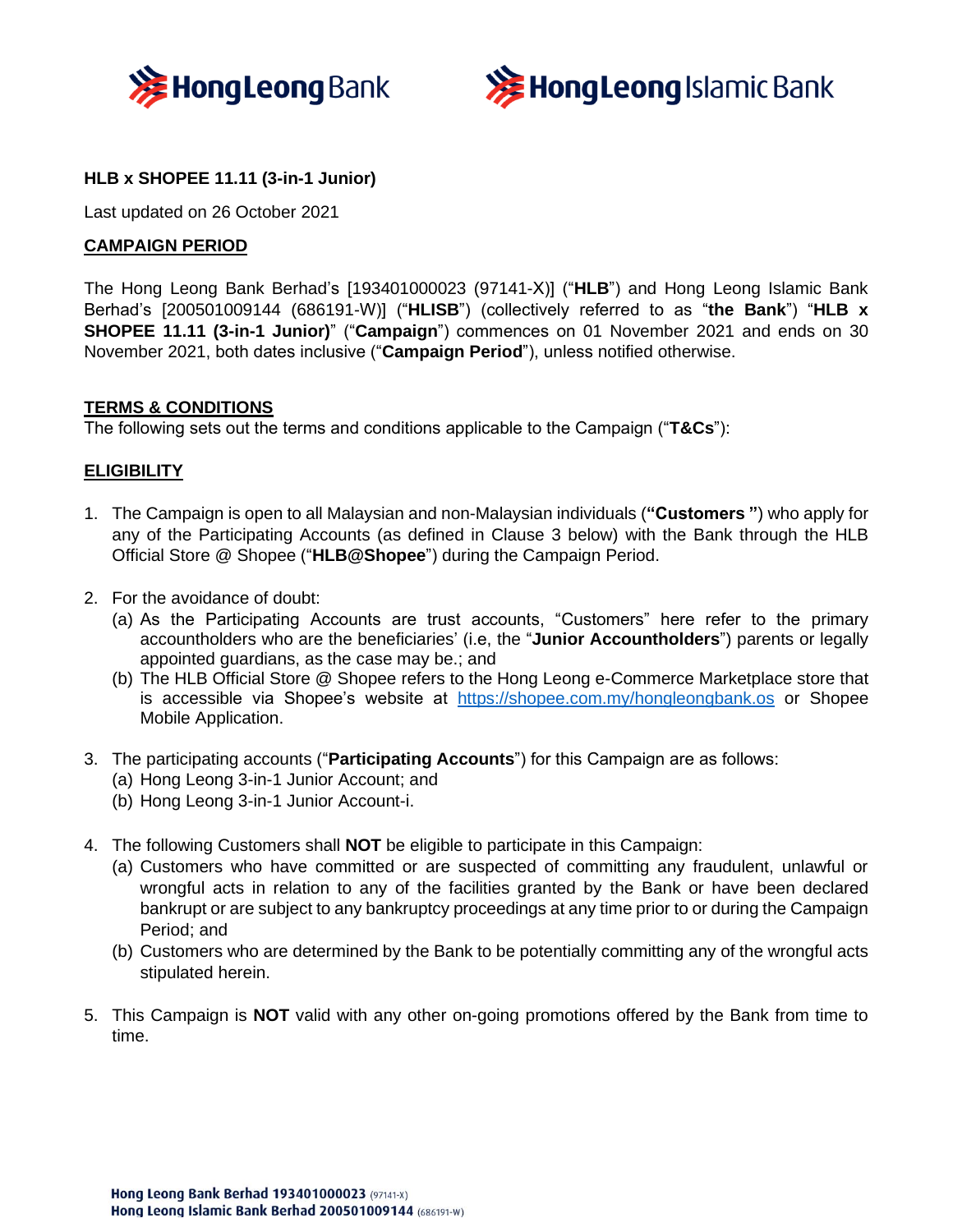



## **CAMPAIGN MECHANICS**

- 6. In order to participate in this Campaign, Customers **MUST** during the Campaign Period deposit a minimum amount of **Ringgit Malaysia Two Hundred (RM200)** into the Participating Accounts ("**Qualifying Criteria**"). The attending bank officer shall check and verify the amount deposited into the Participating Accounts.
- 7. Customers who fulfil the Qualifying Criteria will stand a chance to win the Reward (as defined in clause 8 below)..
- 8. The first five hundred (500) Customers ("**Eligible Customers**") will be entitled on a first-come, firstserved basis to receive **RM11 Shopee Voucher** ("**Reward**").
- 9. The attending bank officer will provide the Reward to the Eligible Customers on the spot who fulfill the Qualifying Criteria.
- 10. No campaign entry form or registration of participation is required to participate in the Campaign.

#### **CAMPAIGN FULFILLMENT**

11. For the avoidance of doubt, each Eligible Customer is only entitled to a maximum of **one** (1) Reward only throughout the Campaign Period irrespective of the total number of Participating Accounts opened for the same Junior Accountholder throughout the Campaign Period.

#### **GENERAL**

- 12. By participating in this Campaign, the Customers agree:
	- (a) to have read, understood, accept and to be bound by the T&Cs herein and the Bank's General T&Cs of Accounts and the T&Cs applicable to the Participating Accounts;
	- (b) that the Bank's decision on all matters relating to the Campaign shall be final, conclusive and binding on all Customers;
	- (c) to access the Bank's websites a[t www.hlb.com.my](http://www.hlb.com.my/) / [www.hlisb.com.my\)](http://www.hlisb.com.my/) (the "**Bank's Websites**") at regular intervals to view the T&Cs of the Campaign and ensure to be kept up-to-date on any changes or variations to the T&Cs;
	- (d) that the Reward is non-transferable to any third (3rd) party and non-exchangeable for cash, upfront credit, cheque or benefit-in-kind;
	- (e) that the Bank gives no representation or warranty with respect to the quality or suitability of the Reward; and
	- (f) to be liable and shall personally bear all applicable taxes, government fees or any other charges that may be levied against them under applicable laws, if any, in relation to their participation in the Campaign.
- 13. The Bank reserves the right:
	- (a) to add, delete, suspend or vary the T&Cs contained herein, either wholly or in part, by way of posting on the Bank's Websites with twenty-one (21) days' prior notice, or in any other manner which the Bank deems practical;